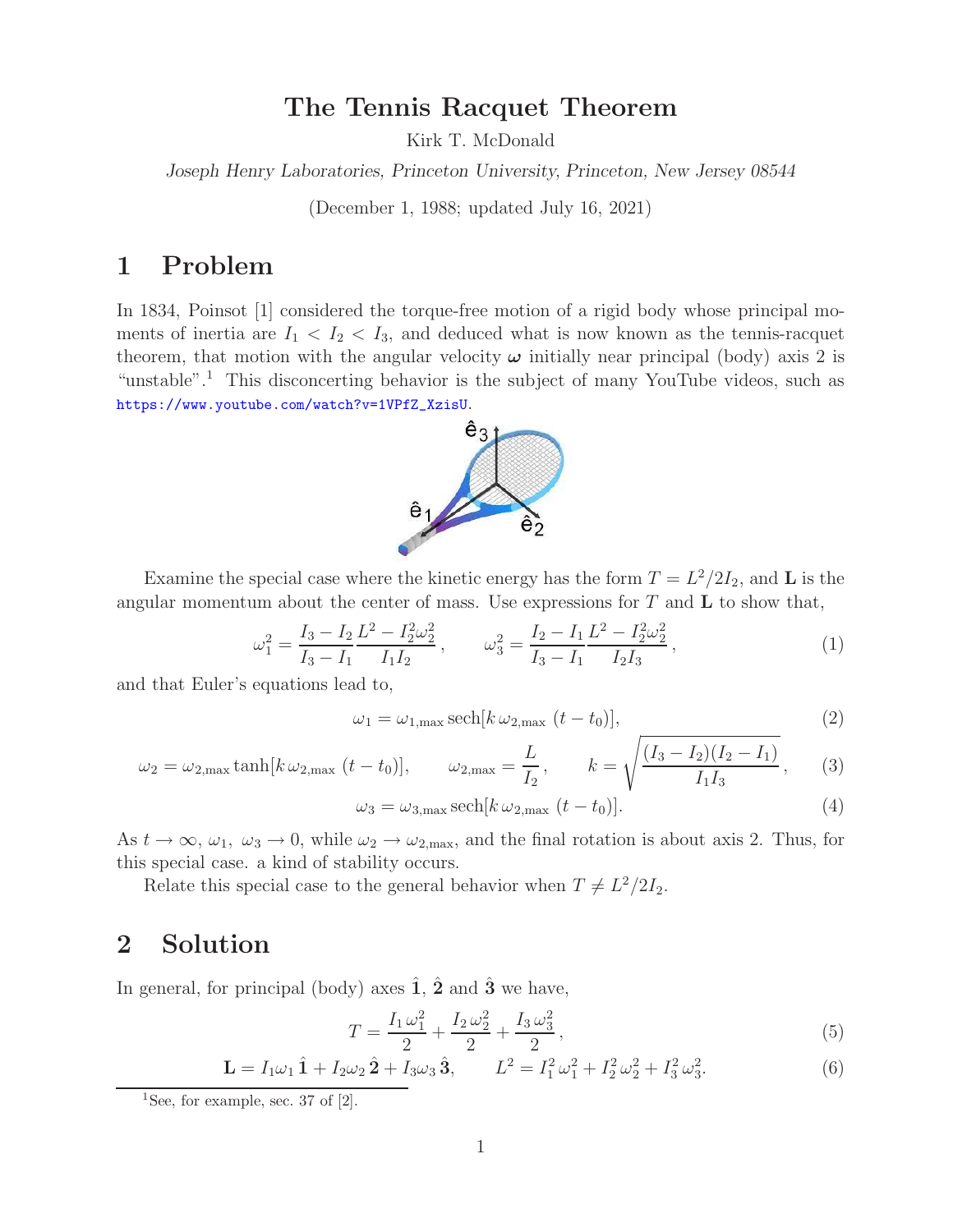For the special case considered here,  $2I_2T = I_1I_2\omega_1^2 + I_2^2\omega_2^2 + I_2I_3\omega_3^2 = L^2$ . From eq. (6), we have  $I_3^2 \omega_3^2 = L^2 - I_1^2 \omega_1^2 - I_2^2 \omega_2^2$ , which leads to,

$$
2I_2I_3T = I_1I_2I_3\omega_1^2 + I_2^2I_2\omega_2^2 + I_2(L^2 - I_1^2\omega_1^2 - I_2^2\omega_2^2) = I_3L^2,
$$
  
\n
$$
\omega_1^2I_1I_2(I_3 - I_2) = (I_3 - I_2)(L^2 - I_3^2\omega_2^2).
$$
\n(8)

$$
\omega_1^2 I_1 I_2 (I_3 - I_2) = (I_3 - I_2)(L^2 - I_2^2 \omega_2^2),
$$
\n
$$
I_2 L^2 - I_2^2 \omega_2^2 \qquad (8)
$$
\n
$$
I_2 L^2 - I_2^2 \omega_2^2 \qquad (9)
$$

$$
\omega_1^2 = \frac{I_3 - I_2 L^2 - I_2^2 \omega_2^2}{I_3 - I_1 L_1 I_2}, \quad \text{and with } 1 \leftrightarrow 3, \quad \omega_3^2 = \frac{I_2 - I_1 L^2 - I_2^2 \omega_2^2}{I_3 - I_1 L_2 I_3}.
$$
 (9)

Then, Euler's equation for  $\dot{\omega}_2$  in torque-free motion<sup>2</sup> leads to,

$$
\dot{\omega}_2 = -\frac{I_1 - I_3}{I_2} \omega_1 \omega_3 = -\frac{I_1 - I_3}{I_2} \sqrt{\frac{I_3 - I_2}{I_3 - I_1} \frac{I_2 - I_1}{I_3 - I_1} \frac{L^2 - I_2^2 \omega_2^2}{I_2 \sqrt{I_1 I_3}}} = \sqrt{\frac{(I_3 - I_2)(I_2 - I_1)}{I_1 I_3} \left(\frac{L^2}{I_2^2} - \omega_2^2\right)},
$$
\n(10)

$$
\frac{d\,\omega_2}{\omega_{2,\max}^2 - \omega_2^2} = k dt, \qquad \text{with} \qquad k = \sqrt{\frac{(I_3 - I_2)(I_2 - I_1)}{I_1 I_3}}, \qquad \omega_{2,\max} = \frac{L}{I_2}, \qquad (11)
$$

$$
\frac{1}{\omega_{2,\max}} \tanh^{-1} \frac{\omega_2}{\omega_{2,\max}} = k(t - t_0), \qquad \omega_2 = \omega_{2,\max} \tanh[k \omega_{2,\max} (t - t_0)], \tag{12}
$$

using Dwight 140.1, http://kirkmcd.princeton.edu/examples/EM/dwight\_57.pdf.

Then, from eq. (9),

$$
\omega_1^2 = \frac{I_3 - I_2 I_2}{I_3 - I_1 I_1} (\omega_{2,\text{max}}^2 - \omega_2^2) = \frac{I_3 - I_2 I_2}{I_3 - I_1 I_1} \omega_{2,\text{max}}^2 \operatorname{sech}^2[k \omega_{2,\text{max}} (t - t_0)],\tag{13}
$$

$$
\omega_1 = \omega_{2,\max} \sqrt{\frac{I_2 I_3 - I_2}{I_1 I_3 - I_1}} \text{sech}[k \omega_{2,\max} (t - t_0)] = \omega_{1,\max} \text{sech}[k \omega_{2,\max} (t - t_0)]. \tag{14}
$$

And, exchanging indices 1 and 3,

$$
\omega_3 = \omega_{2,\max} \sqrt{\frac{I_2 I_2 - I_1}{I_3 I_3 - I_1}} \text{sech}[k \omega_{2,\max} (t - t_0)] = \omega_{3,\max} \text{sech}[k \omega_{2,\max} (t - t_0)]. \tag{15}
$$

As  $t \to \infty$ ,  $\omega_1$ ,  $\omega_3 \to 0$ , while  $\omega_2 \to \omega_{2,\text{max}}$ , and the final rotation is about axis 2. Thus, for the special case of  $T = L^2/2I_2$ , a kind of stability occurs.

## **3 Comments**

Poinsot [1] noted that it is useful to consider the path (polhode) of the angular velocity vector  $\omega$  on the inertia ellipsoid, which is the surface defined by eq. (5) for constant kinetic energy  $T$  in torque-free, rigid-body motion. The figure below (from [3]) illustrates various possible polhodes.

<sup>&</sup>lt;sup>2</sup>See, for example, eq.  $(36.4)$  of  $[2]$ .